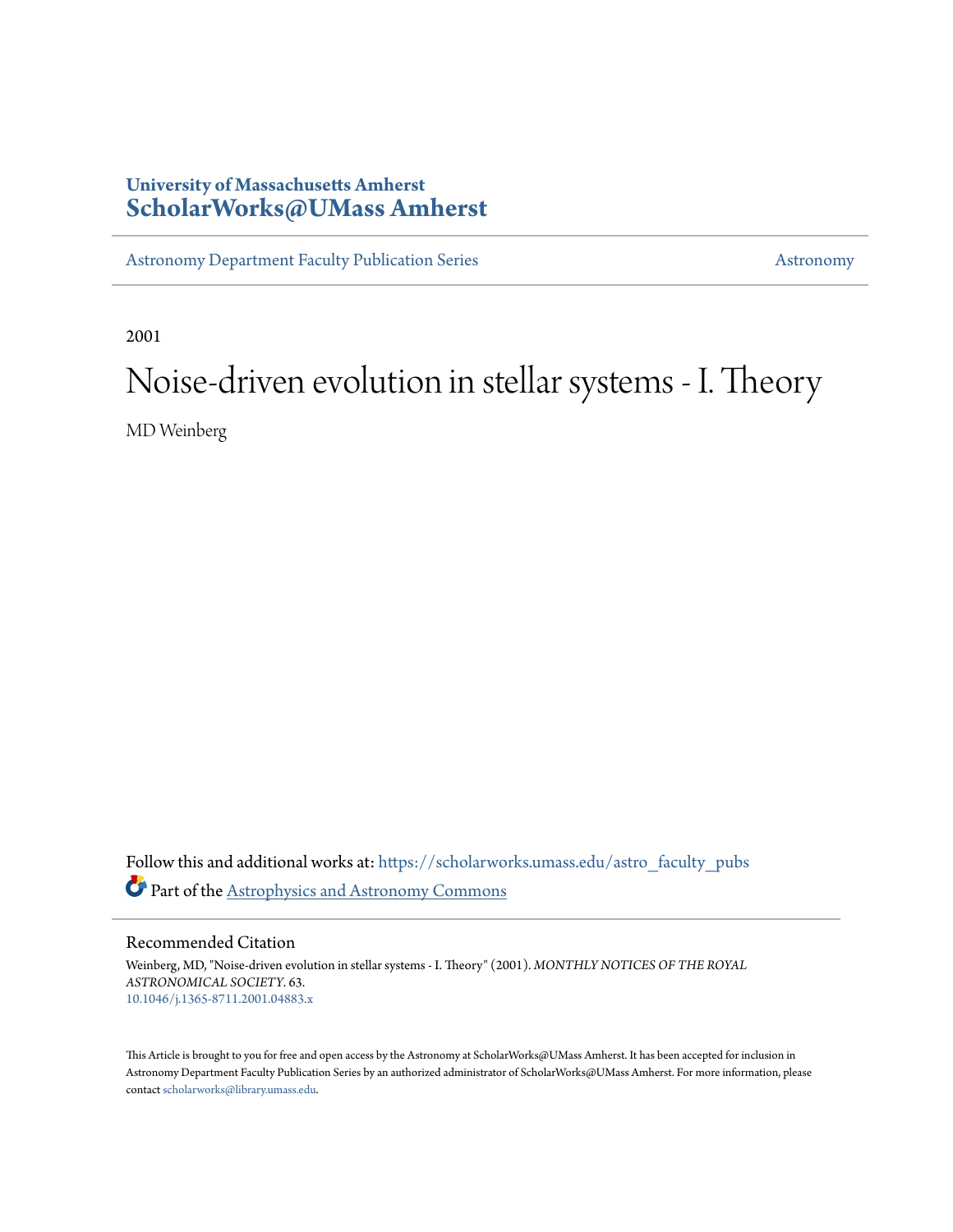# <span id="page-1-0"></span>Noise-driven evolution in stellar systems: Theory

Martin D. Weinberg

Department of Astronomy, University of Massachusetts, Amherst, MA 01003-4525, USA

## ABSTRACT

We present a theory for describing the evolution of a galaxy caused by stochastic events such as weak mergers, transient spiral structure, orbiting blobs, etc. This noise excites large-scale patterns that drives the evolution of the galactic density profile. In dark-matter haloes, the repeated stochastic perturbations preferentially ring the lowest-order modes of the halo with only a very weak dependence on the details of their source. Shaped by these modes, the profile quickly takes on a nearly self-similar form. We show that this form has the features of the "universal profile" reported by Navarro, Frenk, & White independent of initial conditions in a companion paper. In this sense, this noise-driven process is a near-equilibrium form of violent relaxation.

Key words: galaxies:evolution — galaxies: haloes — galaxies: kinematics and dynamics — cosmology: theory — dark matter

# **INTRODUCTION**

Both numerical experiments and observations suggest a universality in galaxy profiles resulting from dissipationless collapse. Remnants from merger simulations (e.g. van Albada 1982, Barnes 1989) typically manifest the often observed  $r^{1/4}$ -type profile in elliptical galaxies. More recently, the same feature has arisen in the context of cosmological large-scale structure simulations. Researchers beginning with Navarro, Frenk & White (1997) have noted that CDM collapse results in a haloes with a similar overall profile. Debate remains about the precise functional form of these profiles, but these and the  $r^{1/4}$ -law are all quite similar, suggesting that some general violent-relaxation-like dynamical mechanism is at work.

A precise explanation of the dynamics of violent relaxation, the process driving the convergent evolution in by large fluctuations in potential, remains elusive. There have been several attacks on this problem. Tremaine, Henon & Lynden-Bell (1986) follow a statistical mechanics approach and explore extremizing functionals (see their paper for a review of prior work). Spergel & Hernquist (1992) extended this approach with the additional ansatz that the orbit–perturbation interaction can be approximated by kicks near perigalacticon. Recently, this has been followed by Mangalam, Nityananda & Sridhar (1999 ) who incorporate these physical mechanisms in a semi-analytic evolution equation based on diffusion in action space. Over the same period, Kandrup has pursued a mathematically rigorous exploration into the geometry of phase space resulting from the details of Hamiltonian flows (e.g. see Kandrup 1998 and references therein).

In this paper, I take a different approach to the problem. Rather than trying to identify an appropriate form for the phase-space distribution to start, I treat the problem as an initial value problem for a stochastic process and develop a n evolution equation for exploring its consequence on stellar systems. A companion paper (Paper 2) will apply this to the evolution of galactic haloes in particular. The underlying motivation is as follows. Previous work by the author has shown that fluctuations in stellar systems on the largest scales can be strongly amplified by their own self gravity (e.g. Weinberg 1993). This means that large-scale fluctuations will greatly exceed their Poisson amplitudes. In particular, Weinberg (1993) explored the idealized case of periodic cube; the fluctuations become very large as the system size approaches its Jeans' length. Similarly for stable galaxies, the fluctuations in a system will be largest at its discrete modes. In addition, Weinberg (1994) argues that galaxies will often have very weakly damped  $m = 1$  (sloshing or seich) modes and these result in large excitations when excited (see Vesperini & Weinberg 2000 for another example). Putting this together, one might ask: if noise preferentially excites particular modes independent of the noise source, is it possible the repetitive stochastic response of the galaxy will lead to some characteristic features, independent of its initial conditions?

In order to answer this question, this paper concentrates on the theoretical framework for describing the evolution due to stochastic fluctuations. Beginning with a description of the linear response of a galaxy to excitation, and assuming that the process is Markovian, one may expand the Boltzmann collision term in a series. Analogous to two-body collisions, onl y the first two terms contribute and the resulting evolution equation has a Fokker-Planck form. This equation is very far from being analytically tractable because the diffusion coefficients depend on integrals over all of phase space under the stochastic perturbation. It does not solve the classic violent relaxation problem because this approach is perturbative and assumes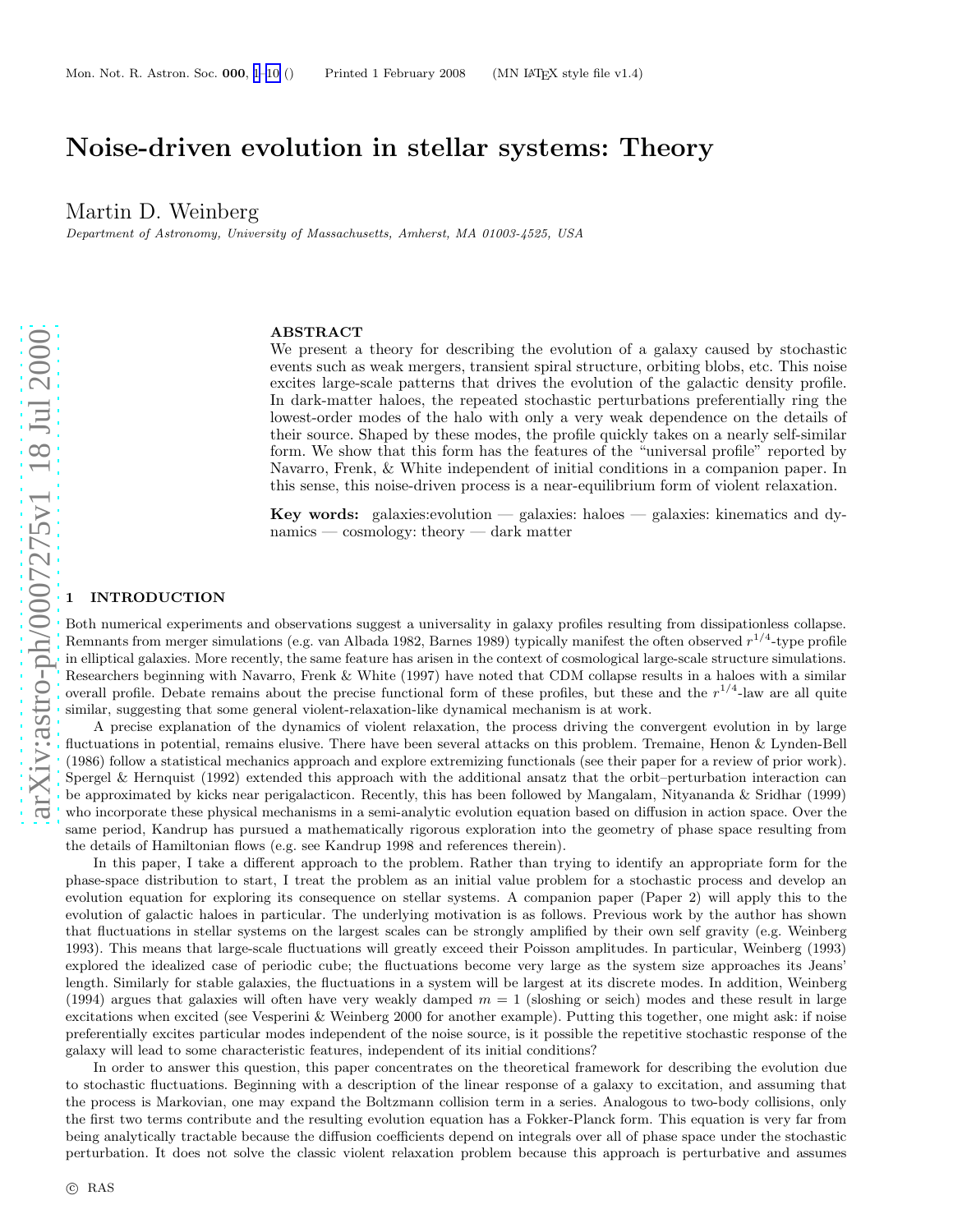# <span id="page-2-0"></span>2 *Martin D. Weinberg*

that the stellar system remains near an equilibrium, Nonetheless it does incorporate the same underlying processes, the selfgravitating response to noise, and yields profiles with many of the same features that are found in the numerical experiments as Paper 2 will demonstrate.

The plan for this paper is as follows. The overall approach is outlined in §2.1 followed by an explicit derivation for spherical haloes in §2.2. This could be straightforwardly extended to many standard geometries geometry (e.g. disk or disk and halo together). We describe the character of the noise for two general cases, transient and quasi-periodic perturbers (a halo of black holes, for example) in §[3](#page-4-0). These two cases result in qualitatively different behavior and represent the most plausible astronomical scenarios. Transient noise is probably the most relevant and important. Finally, the main features are summarized in §[4](#page-9-0). Paper 2 will review the basic physics and apply these methods to understanding the evolution of halo in a noisy environment, e.g. just after formation, and may be a better place to begin for those interested in astronomical consequences rather than the kinetic theory.

### 2 DERIVATION OF THE EVOLUTION EQUATION

#### 2.1 Overview

The outer halo in large galaxies is less than 10 dynamical times old so primordial inhomogeneities will not have had time to phase mix and continued disturbances from mergers will not have relaxed (see Tremaine 1992 for additional discussion). These, as well as any intrinsic sources of noise, e.g. a population of  $10^6 M_{\odot}$  massive black holes, dwarf galaxies, debris streams (Johnston 1998, Morrison et al. 2000) or dark clusters, are amplified by the self-gravity of the halo. In the current epoch, these distortions create potentially *observable* asymmetries in the stellar and gaseous Galactic disk. Just after galaxy formation, this noise may be sufficient to drive the evolution of the halo (Paper 2). Other possible applications include the evolution of proto-stellar clusters and the evolution of the proto-stellar binary distribution in the noisy star forming environment (work in progress). All of these problems motivated the development of a stellar dynamical kinetic equation that can handle general stochastic processes.

The general problem will be familiar to most dynamicists and could be solved following the standard two-body approach: beginning with the collisional Boltzmann equation, one writes the collision term in Master equation form and expands in a Taylor series to derive Fokker-Planck equation (e.g. Binney & Tremaine 1987, Spitzer 1987). For a spherically symmetric system, the phase-space distribution is a function of two action and and two angle variables. Averaging over times short compared to the relaxation time but long compared to the dynamical time (orbit-averaging), one obtains a Fokker-Planck equation.

Alternatively, recent work in statistical mechanics and noise theory in general has developed a body of methods for treating stochastic differential equations based directly on transition probabilities. If  $P(x', t + \tau | x, t)$  is the transition probability to some new state  $x'$  at time  $t+\tau$  from the initial state x at time t, then the following integral equation determines all subsequent evolution of the distribution  $f(x)$ :

$$
f(x,t+\tau) = \int dx' P(x,t+\tau|x',t) f(x',t).
$$

By expanding the transition probability in its moments of  $x - x'$  for small  $\tau$ , one may derive a differential equation of the form:

$$
\frac{\partial f(x,t)}{\partial t} = \sum_{n=1}^{\infty} \left( -\frac{\partial}{\partial x} \right)^n D^{(n)}(x,t) f(x,t)
$$
\n(1)

where the coefficients  $D^{(n)}$  are proportional to the time-derivative of the moments in transition probability. This is known as the Kramers-Moyal expansion.

For galaxy evolution, the state variable x in the equations above is replaced with the phase-space six vector. Since we are interested in long-term evolution, we may orbit average the evolution equation. Writing the phase space as actions and angles turns the orbit average into an angle average. For any given noise process, we can solve for the change in actions of any orbit in the galaxy using a perturbative approach and similarly derive the change in the phase-space distribution function as described in Weinberg (1998). Evaluation of these quantities lead directly to the moments needed for the Fokker-Planck-type evolution equation. The most subtle aspect of the development below is enforcing a consistent time ordering. Implicit in the angle averaging is a short dynamical time scale and a long evolutionary time scale. The stochastic perturbations are on short time scales and instantaneous from the evolutionary point of view. Although this approximation may seem restrictive and only marginally true for some scenarios of interest, it yields results in good agreement with n-body simulation in the case of globular cluster evolution and the closely related case of self-gravitating fluctuations explored in Weinberg (1998).

After deriving the evolution equation below, we work out the details of the Fokker-Planck coefficients for two examples in §[3](#page-4-0): transient distortions such as fly-by encounters and quasi-periodic distortions such as orbiting super-massive black holes. The consequences of both of these will be explored in Paper 2.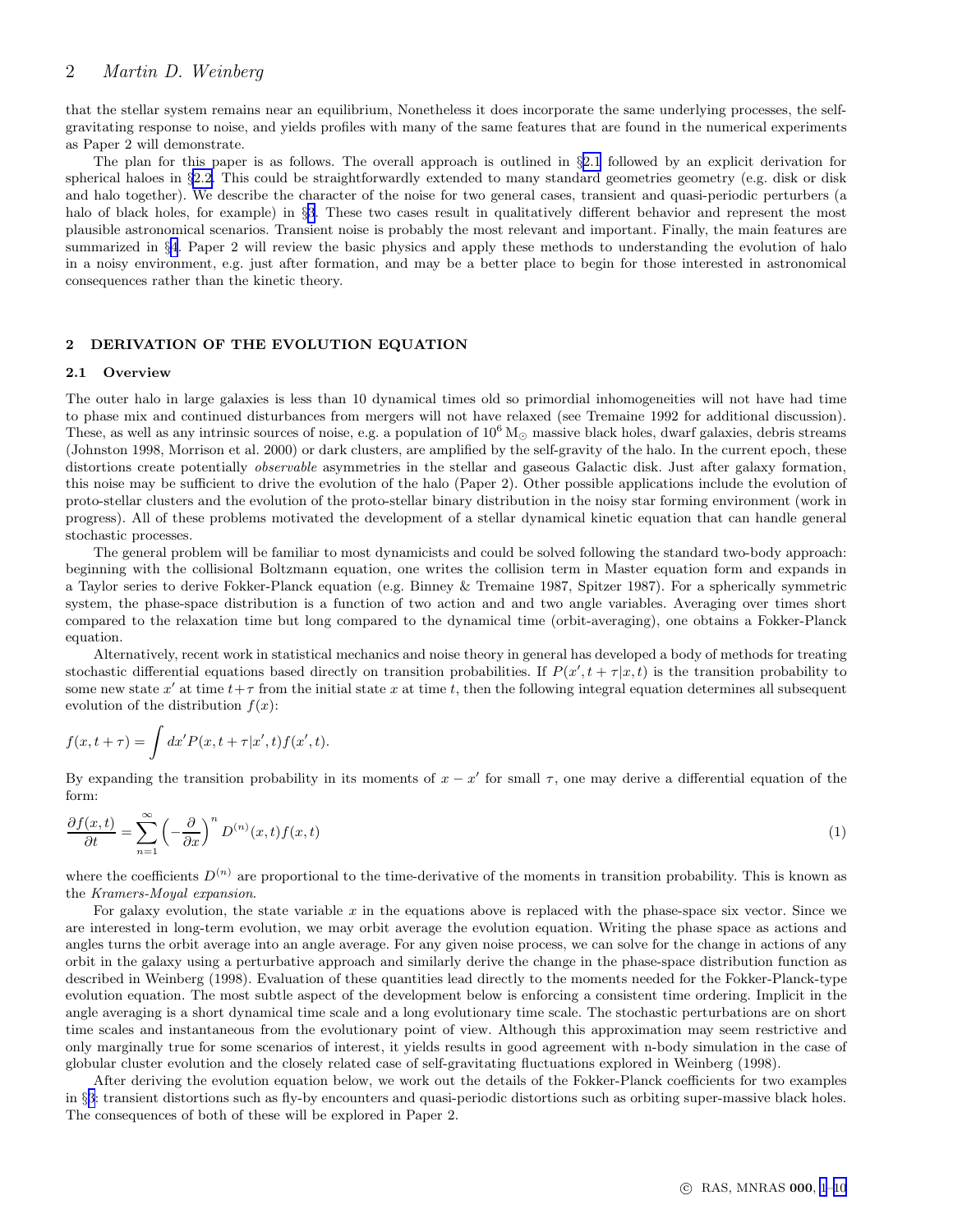#### <span id="page-3-0"></span>2.2 Derivation of the Fokker-Planck equation

The main advantage of the Kramers-Moyal expansion is that the noise process appears explicitly in an initial-value form. Because the response of the galaxy to a stochastic event can be straightforwardly computed in perturbation theory or by n-body simulation, we can compute the noise-driven evolution for a wide variety of scenarios. For this reason, it is better suited to treating general stochastic noise than the Master equation, even though the two approaches are formally equivalent.

Although the Kramers-Moyal expansion has an infinite number of terms in general (cf. eq. [1\)](#page-2-0), the Pawula Theorem (Pawula 1967) shows that consistency demands that the expansion either stops after two terms and takes the standard Fokker-Planck form or must have an infinite number of terms. For the stellar dynamical case considered here, the series truncates after two terms. The approach approach sketched here is clearly described by Risken (1989, Chap. 4).

As outlined in §[2.1,](#page-2-0) one begins the derivation with the definition of transition probability:

$$
f(\mathbf{I}, t + \tau) = \int d\mathbf{I}' P(\mathbf{I}, t + \tau | \mathbf{I}', t) f(\mathbf{I}', t)
$$
\n(2)

where an average over the rapidly oscillating angles is implied and  $P$  is the conditional probability that a state has  $I$  at time  $t + \tau$  if it has I' at time t initially. A Taylor series expansion of the integrand in  $\Delta \equiv I' - I$  followed by a change of variables and integration over  $\Delta$ . In the limit  $\tau \to 0$  this expansion leads directly to

$$
\frac{\partial f(\mathbf{I}, t + \tau)}{\partial t} = \sum_{n=1}^{\infty} \left( -\frac{\partial}{\partial \mathbf{I}} \right)^n D^{(n)}(\mathbf{I}, t) f(\mathbf{I}, t).
$$
\n(3)

Note that  $P$  is the probability of a change in I due to stochastic events. Therefore, the formal time derivatives in the expansion and phase space integral is better considered as the limit for small  $\tau$  (but for  $\tau$  greater than a dynamical time) of the ensemble average of stochastic events. If we let  $\xi$  be the stochastic value of **I**, the expansion coefficients describing the stochastic variables  $\xi$  is:

$$
D^{(n)}(x,t) = \frac{1}{n!} \lim_{\tau \to 0} \frac{1}{\tau} \langle \left[ \xi(t+\tau) - \mathbf{I} \right]^n \rangle \Big|_{\xi(t)=\mathbf{I}}.
$$
 (4)

In N dimensions, this becomes:

$$
D_{j_1,j_2,...,j_n}^{(n)}(\mathbf{I},t) = \frac{1}{n!} \lim_{\tau \to 0} \frac{1}{\tau} M_{j_1,j_2,...,j_n}^{(n)}(\mathbf{I},t,\tau)
$$
(5)

where the moments  $M^{(n)}$  are

$$
M_{j_1,j_2,...,j_n}^{(n)}(\mathbf{x},t,\tau) = \langle (\bar{I}_{j_1} - I_{j_1})(\bar{I}_{j_2} - I_{j_2}) \cdots (\bar{I}_{j_n} - I_{j_n}) \rangle.
$$
\n(6)

The angle brackets denote the integration over the conditional probability of obtaining the state variable  $\bar{I}_j$  at time  $t + \tau$ given  $I_i$  at time t.

We will see below that the response function guarantees the that the Kramers-Moyal expansion terminates after two terms in the limit of weak perturbations and will assume this here. This is consistent with our intuition that repetitive weak, stochastic excitation in a galaxy is a Markov process. The evolution equation is then the Fokker-Planck equation in standard form:

$$
\frac{\partial f(\mathbf{I},t)}{\partial t} = \mathbf{L}_{FP}(\mathbf{I},t) f(\mathbf{I},t)
$$
\n(7)

where

$$
\mathbf{L}_{FP}(\mathbf{I},t) = -\frac{\partial}{\partial I_i} D_i^{(1)}(\mathbf{I},t) + \frac{\partial^2}{\partial I_i \partial I_j} D_{ij}^{(2)}(\mathbf{I},t).
$$
\n(8)

We see that the natural coordinates for the Boltzmann equation are action-angle variables. For a collisionless equilibrium, the actions are constant and the angles advance at constant rate. In deriving this Fokker-Planck equation, one averages over orbital periods in favor of following the evolution over longer time scales. The distribution function is then a function of actions alone,  $f = f(\mathbf{I}).$ 

However, we will concentrate on the evolution of haloes modeled as a collisionless spherical distribution for application in Paper 2 and adopt the traditional  $E, J, J_z$  or  $E, \kappa \equiv J/J_{max}(E), \cos \beta \equiv J_z/J$  phase-space variables for computational purposes. In addition, we will not consider any processes with a preferred axis so we can average equation (7) over  $\beta$  with no loss of information. If we are willing to restrict ourselves to an isotropic distribution, we can average over  $\kappa$  to yield a 1 + 1 dimensional Fokker-Planck equation in time and energy,  $E$ ; this is described in §[2.3](#page-4-0) below. Because the diffusion coefficients depend on the distribution function, the Fokker-Planck equation in (7) is non-linear, just as for globular cluster evolution. However, it is straightforward to solve this numerically by iteration.

To derive the coefficients  $D^{(1)}$  and  $D^{(2)}$ , we will use the method described in Weinberg (1998, hereafter Paper 1). To summarize, we represent distortions in the structure of halo in a biorthogonal basis. Any distortion can be summarized then by a set of coefficients in three indices. Because large spatial scales are most important in understanding global evolution, we can truncate this expansion and still recover most of the power. Moreover, we can analytically compute the self-gravitating response of the halo to some arbitrary perturbation as previously described. This development gives us  $\xi(t)$  for all phase-space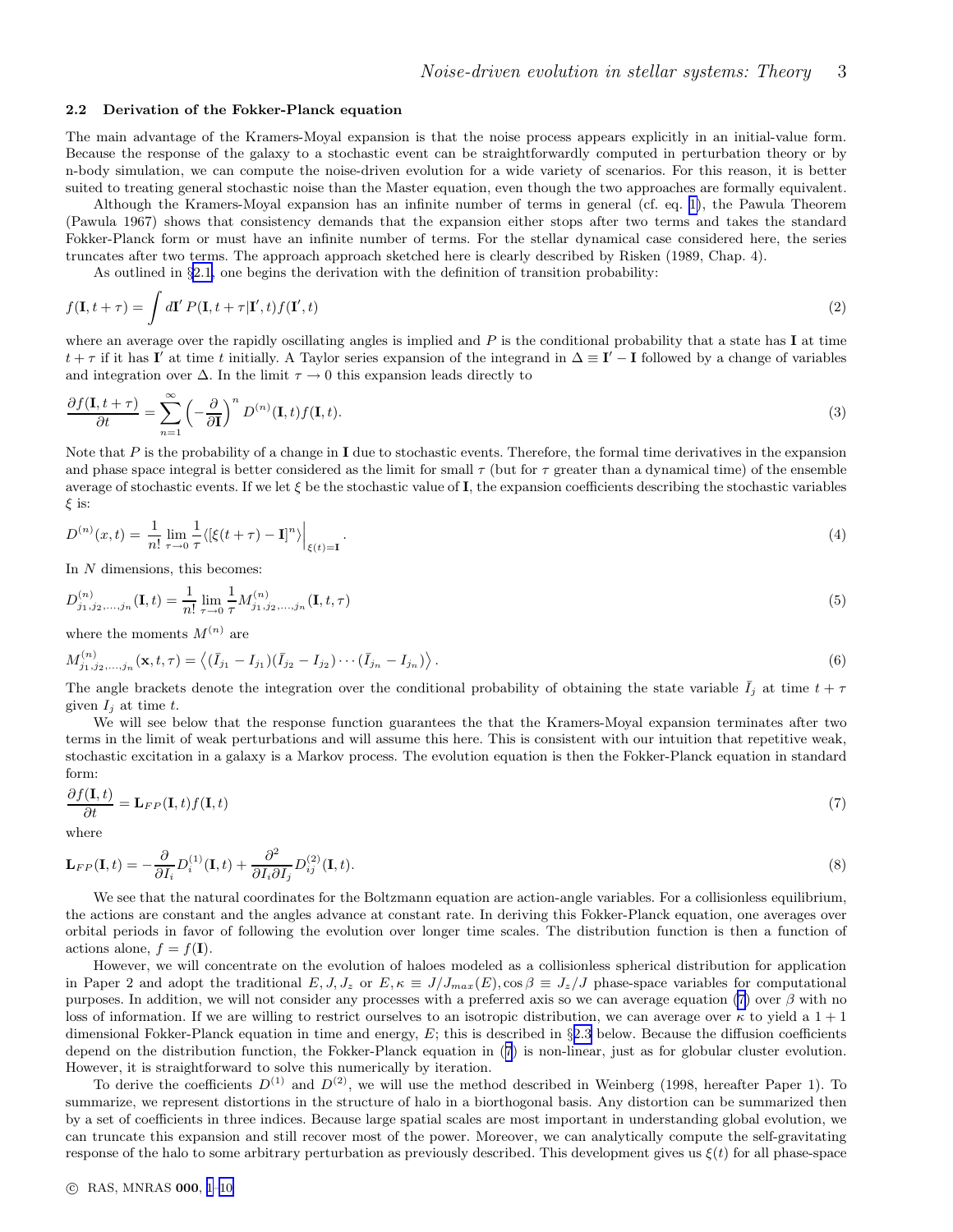# <span id="page-4-0"></span>4 *Martin D. Weinberg*

variables (cf. eq. [4](#page-3-0)) and the appropriate ensemble averages give us the required diffusion coefficients. For example, if one uses the same biorthogonal basis in an n-body simulation of a desired transient process, the time series of coefficients can be used directly to derive the coefficients  $D^{(1)}$  and  $D^{(2)}$  after removing the time-invariant (DC) component which corresponds to the equilibrium background. We will consider point mass perturbers in §[3.1](#page-6-0) and transient perturbers (dwarf galaxies, decaying substructure, spreading debris trails) in §[3.2](#page-8-0).

#### 2.3 Averaged Fokker-Planck equation

A number of authors have described transformation of the multivariate Fokker-Planck equation (Rosenbluth et al. 1957, Risken 1989). The approach is the familiar one: write the equation in terms of scalars, covariant and contravariant vectors and tensors and covariant derivatives only. In the first case, the authors use the Jacobian of the coordinate transformation as a metric and in the second, the authors use the diffusion matrix. We will use the first case here. Denote the Jacobian of the coordinate transformation as J. Under a change of coordinates, one can show after a fair bit of algebra that the advection and diffusion terms transform as

$$
D'_k = \frac{\partial I'_k}{\partial I_i} D_i + \frac{\partial^2 I'_k}{\partial I_i \partial I_j} D_{ij},\tag{9}
$$

$$
D'_{kl} = \frac{\partial I'_k}{\partial I_i} \frac{\partial I'_l}{\partial I_j} D_{ij}.
$$
\n(10)

The phase-space distribution function transforms as  $f'(I) = Jf(I)$  (cf. Risken 1989) and in the new variables, the equation takes the standard Fokker-Planck form:

$$
\frac{\partial f'(\mathbf{I},t)}{\partial t} = \left[ -\frac{\partial}{\partial I'_k} D'_k + \frac{\partial^2}{\partial I'_k \partial I'_l} D'_{kl} \right] f'(\mathbf{I},t). \tag{11}
$$

Now let  $I' = (E, \kappa, \cos \beta)$ . Assuming that the distribution function f is time-independent and non-zero, we may integrate equation (11) over κ and cos β. Since both of these variables have a bounded domain, the flux through their boundaries must vanish, leaving a single flux term:

$$
\frac{\partial \langle f' \rangle}{\partial t} = \frac{\partial}{\partial E} \left\langle -D_E f' + \frac{\partial}{\partial I^j} \left( D_{Ej} f' \right) \right\rangle_{iso} \tag{12}
$$

where the angle brackets denote integration over  $\kappa$  and cos  $\beta$  and sum over j denote the sum over all three variables. The isotropically averaged Fokker-Planck equation is then

$$
\frac{\partial \bar{f}(E)}{\partial t} = \frac{\partial}{\partial E} \left[ - \langle D_E \rangle_{iso} \bar{f}(E) + \frac{\partial}{\partial E} \left( \langle D_{EE} \rangle_{iso} \bar{f}(E) \right) \right]
$$
(13)

where  $\langle D_E \rangle_{iso}$  and  $\langle D_{EE} \rangle_{iso}$  are the isotropically averaged diffusion coefficients:

$$
\left\langle \frac{D_E}{D_{EE}} \right\rangle = \frac{J_{max}^2(E)}{f(E)} \int d\kappa \, d(\cos \beta) \, \kappa \left\{ \frac{D_E}{D_{EE}} \right\} f(E, \kappa, \beta) \tag{14}
$$

where

$$
\bar{f}(E) = J_{max}^2(E) \int d\kappa \, d(\cos \beta) \, \kappa f(E, \kappa, \beta) \tag{15}
$$

and the phase-space volume is

$$
P(E) \equiv J_{max}^2(E) \int d\kappa \, d(\cos \beta) \,\kappa. \tag{16}
$$

Note that the standard notation in the globular cluster literature is  $f(E) = \overline{f}(E)/P(E)$ .

# 3 NOISE MODELS

As described in §[2,](#page-2-0) we represent distortions in the structure of halo in a biorthogonal basis. Any distortion can then be summarized by a set of coefficients. Because large spatial scales are most important in understanding global evolution, we can truncate this expansion and still recover most of the power. Internal and therefore quasi-periodic distortions contribute at a discrete spectrum of frequencies. Paper 1, §2 (see eqns. 21-22 in Paper 1 for the final result) derives the response of a halo to a point perturbation at a single frequency. Similar arguments lead to an expression for a continuous spectrum of perturbation frequencies. In the latter case, one computes the response of the stellar system to each frequency in the spectrum and then sums over all frequencies. We will begin with the development common to both cases.

The goal is calculation of the coefficients defined by equations ([4](#page-3-0)) and ([5](#page-3-0)). We begin by determining these coefficients for action variables and transform to  $(E, \kappa, \cos \beta)$  in the end. Because orbits in the equilibrium phase space are quasi-periodic and representable as fixed actions and constantly advancing angles, any perturbed quantity can be represented as a Fourier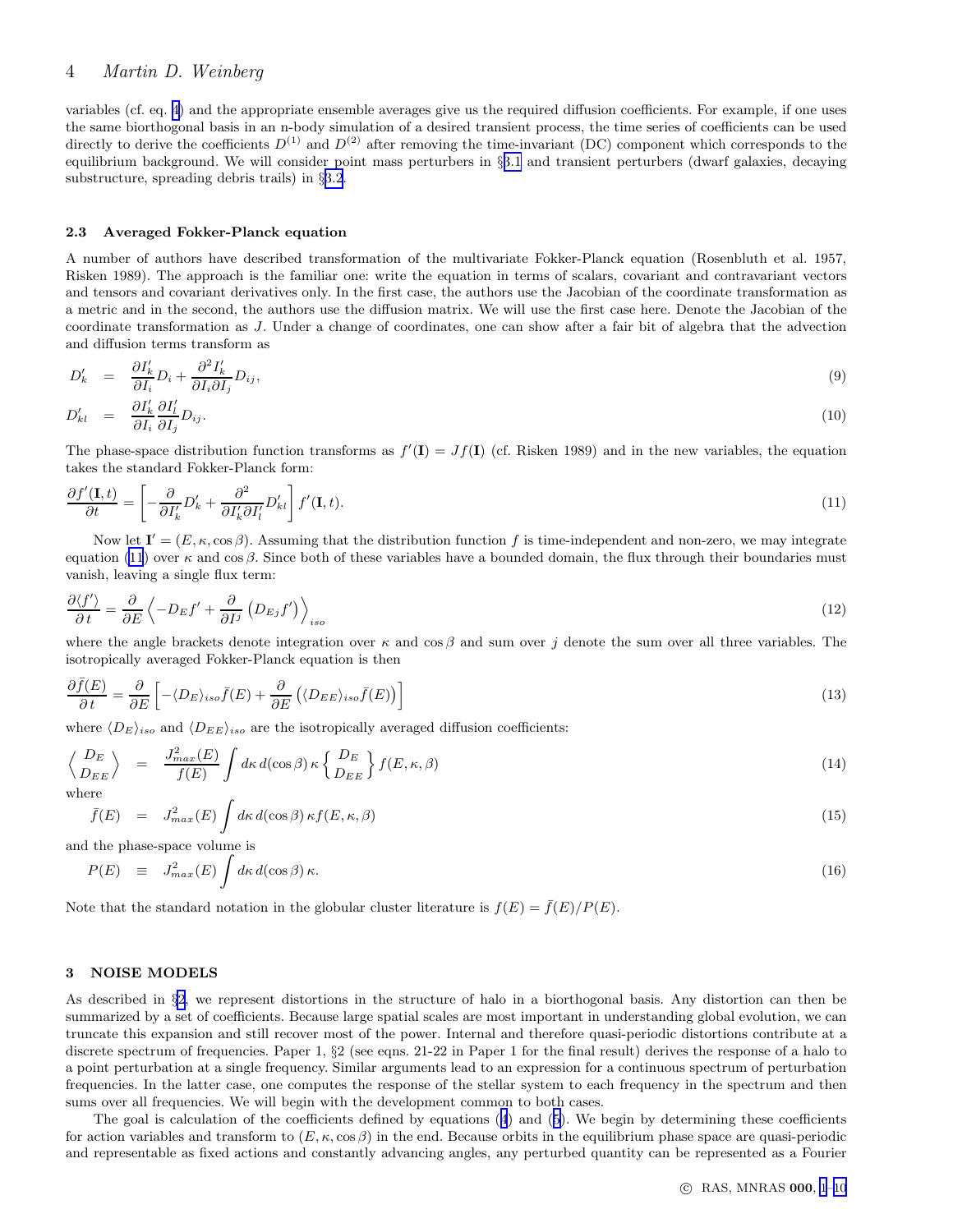(20)

<span id="page-5-0"></span>series in angles with coefficients depending on actions. Following Paper 1, the perturbed Hamiltonian is

$$
H(\mathbf{I}, \mathbf{w}) = H_o(\mathbf{I}) + H_1(\mathbf{I}, \mathbf{w})
$$
  
=  $H_o(\mathbf{I}) + \sum H_{11}(\mathbf{I})e^{\mathbf{I} \cdot \mathbf{w}}$  (18)

where

$$
H_{11}(\mathbf{I}) = \sum_{l=0}^{\infty} \sum_{m=-l}^{l} \sum_{j} Y_{ll_2}(\pi/2, 0) r_{l_2m}^{l}(\beta) W_{ll_2m}^{l_1 j}(\mathbf{I}) a_j^{lm}(t)
$$
  
\n
$$
= \sum_{l=0}^{\infty} \sum_{m=-l}^{l} \sum_{j} Y_{ll_2}(\pi/2, 0) r_{l_2m}^{l}(\beta) W_{ll_2m}^{l_1 j}(\mathbf{I}) \int_{-\infty}^{\infty} d\omega e^{i\omega t} \sum_{k} \left[ \mathcal{M}_{jk}^{lm}(\omega) + \delta_{jk} \right] b_k^{lm}(\omega)
$$
\n(19)

where  $\mathbf{l} = l_1, l_2, l_3$  is a triple of integers,  $r_{ij}^l(\beta)$  and  $W_{ll_2l_3}^{l_1j}(\mathbf{l})$  are the rotation matrices and gravitational potential transforms defined in Paper 1. The time dependence of the coefficients describing the response,  $a_j^{lm}(t)$ , is represented as its Fourier transform. This allows each frequency to be treated separately. The response matrix  $M$  describes the reaction of the galaxy to the perturbation; so the entire response is the sum of both the response and direct forcing,  $\mathcal{M}_{jk}^{lm} + \delta_{jk}$ . We may integrate the equations of motion directly to evaluate  $\mathbf{I}(\tau + t)$ . Hamilton's equations yield

$$
\dot{I}_j = -\frac{\partial H}{\partial w_j} = -i \sum_{\mathbf{l}} l_j H_{11}(\mathbf{l}) e^{\mathbf{l} \cdot \mathbf{w}} \tag{21}
$$

and therefore we have

$$
\Delta I_j(t+\tau) \equiv I_j(t+\tau) - I_j(t) = \int_t^{t+\tau} dt \dot{I}_j(t). \tag{22}
$$

The evolution of perturbed distribution function in time follows from the linearized collisionless Boltzmann equation and the total time derivative for a Hamiltonian system:

$$
\dot{f}_1 \equiv \frac{\partial f_1}{\partial t} + [f_1, H] = \frac{\partial f_1}{\partial t} + \frac{\partial H_0}{\partial \mathbf{I}} \cdot \frac{\partial f_1}{\partial \mathbf{w}} = \frac{\partial H_1}{\partial \mathbf{w}} \cdot \frac{\partial f_0}{\partial \mathbf{I}}.
$$
\n(23)

Analogous to the development above for  $H_1(t)$ , we have

l

$$
\dot{f}_1(\mathbf{I}, \mathbf{w}, t) = \sum_{\mathbf{I}} e^{i\mathbf{I} \cdot \mathbf{w}} i\mathbf{I} \cdot \frac{\partial f_0}{\partial \mathbf{I}} H_{11}(\mathbf{I}, t)
$$
\n(24)

and therefore

$$
f_1(\mathbf{I}, \mathbf{w}, t + \tau) = \sum_{\mathbf{l}} e^{i\mathbf{l} \cdot \mathbf{w}} i\mathbf{l} \cdot \frac{\partial f_0}{\partial \mathbf{l}} \int_t^{t + \tau} dt' H_{11}(\mathbf{I}, t')
$$
\n(25)

To evaluate equation [\(5\)](#page-3-0) we need the first and second order action moments defined by equation [\(6\)](#page-3-0). We assume, by adopting the time-asymptotic response matrix  $\mathcal{M}^{lm}$  in deriving that  $f_1$  and  $H_1$  above, that  $\tau$  is larger than intrinsic dynamical times, consistent with the ordering of our slow and fast time scales. Previous work, including comparison to n-body simulations, suggests that this is a very good approximation for time scales longer than several crossing times. The response to the distortion induces a shift in the actions I and the overall response causes a change in the distribution function. This is represented in the matrix equation defined by equation (20) for an external perturbation described by the coefficients  $b_j^{lm}(t)$ . The fiducial stochastic variables are the coefficients  $b_j^{lm}(t)$  themselves.

The overall conditional probability required in equation ([2](#page-3-0)) and the following development for the moments therefore has two contributions. First, the response of the galaxy changes the underlying distribution and consequently the probability of obtaining a given final state. Second, the resonant coupling changes the action of an orbit at a particular point in phase space. Altogether we have

$$
P(\mathbf{I}', t + \tau | \mathbf{I}, t) = \left(1 + \frac{f_1(\mathbf{I}, t)}{f_0(\mathbf{I})}\right) \delta\left(\mathbf{I}' - \mathbf{I} - \int_t^{t + \tau} dt' \Delta \dot{\mathbf{I}}(t')\right). \tag{26}
$$

The first- and second-order moments are proportional to the square of the perturbation coefficients  $b<sup>2</sup>$  and are therefore second-order in the perturbation amplitude. With additional work, one can show that the next contributing order is proportional to  $b<sup>4</sup>$  and therefore relatively negligible. We will denote the ensemble average of the fluctuating coefficients which we will denote as angle brackets, e.g.:  $\langle b_j^{lm}(t_1)b_j^{lm}(t_2)\cdots b_j^{lm}(t_n)\rangle$ . Note that  $\langle b_k^{lm}(t_1)b_k^{*lm}(t_2)\rangle$  is related to the density correlation function:

$$
\left\langle b_k^{lm}(t_1)b_k^{*lm}(t_2) \right\rangle = \int d^3r_1 \int d^3r_2 Y_{lm}^*(\theta_1, \phi_1) Y_{lm}(\theta_2, \phi_2) u_j^{*lm}(r_1) u_k^{lm}(r_2) \left\langle \rho(\mathbf{r}_1, t_1) \rho(\mathbf{r}_2, t_2) \right\rangle. \tag{27}
$$

Assuming that the process causing fluctuations is independent of time (e.g. a stationary process) we can write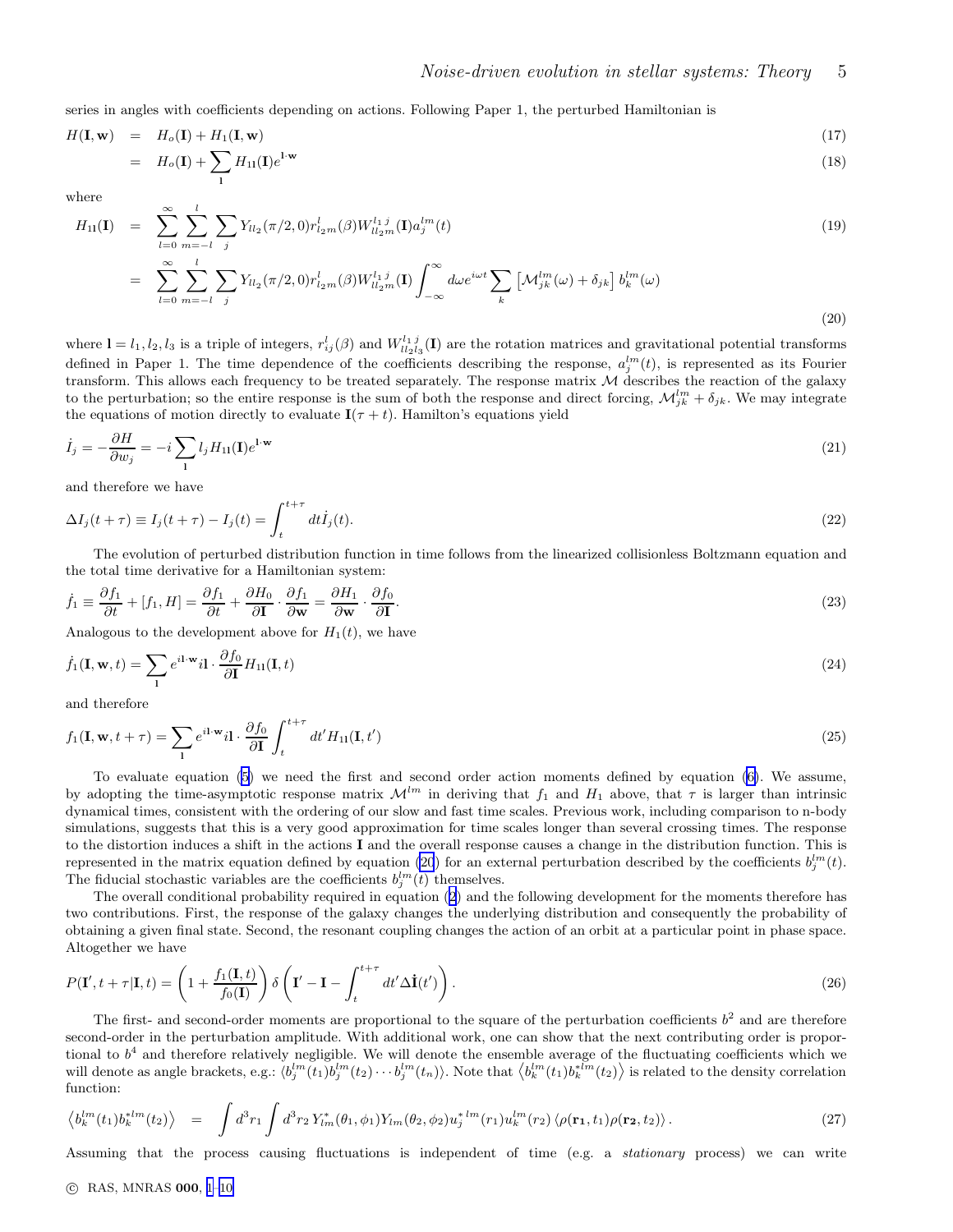<span id="page-6-0"></span> $\langle \rho(\mathbf{r_1}, t_1) \rho(\mathbf{r_2}, t_2) \rangle = C(\mathbf{r_1}, \mathbf{r_2}, t_1 - t_2)$ . The quantity  $\langle b_k^{lm}(t_1) b_k^{*lm}(t_2) \rangle = \langle b_k^{lm}(0) b_k^{*lm}(t_1 - t_2) \rangle$  describes the correlation of random variables  $b_j^{lm}$  as a function of time. The limit  $t_1 \to t_2$  gives the mean-squared fluctuation amplitude and was explored and compared to n-body simulations in Paper 1.

We can now use equations [\(20](#page-5-0)), [\(21\)](#page-5-0) and [\(25](#page-5-0)) to evaluate the moments in equation ([6](#page-3-0)). After explicit substitution and averaging over angles, we have

$$
\langle \Delta I_{j}(t+\tau) \rangle = \left(\frac{1}{2\pi}\right)^{2} \int_{-\infty}^{\infty} d\omega_{1} \int_{-\infty}^{\infty} d\omega_{2} \left\langle i1 \cdot \frac{\partial \ln f_{o}}{\partial \mathbf{I}} \int_{t}^{t+\tau} dt_{1} e^{i\omega_{1}t} \int_{t}^{t+\tau} dt_{2} e^{i\omega_{2}t} \times \sum_{\mu} Y_{l l_{2}}(\pi/2, 0) r_{l_{2}m}^{l}(\beta) W_{l l_{2}m}^{l}(\mathbf{I}) \sum_{r} \mathcal{M}_{\mu r}^{l m}(\omega_{1}) b_{r}^{l m}(t_{1}) \times \right. \\
\left. i l_{j} \sum_{\nu} Y_{l l_{2}}(\pi/2, 0) r_{l_{2}m}^{l}(\beta) W_{l l_{2}m}^{* l_{1} \nu}(\mathbf{I}) \sum_{s} \mathcal{M}_{\nu s}^{* l m}(\omega_{2}) b_{s}^{* l m}(t_{2}) \right\rangle
$$
\n
$$
= -l_{j} 1 \cdot \frac{\partial \ln f_{o}}{\partial \mathbf{I}} |Y_{l l_{2}}(\pi/2, 0)|^{2} \left(\frac{1}{2\pi}\right)^{2} \int_{-\infty}^{\infty} d\omega_{1} \int_{-\infty}^{\infty} d\omega_{2} \times \sum_{\mu\nu} \sum_{rs} r_{l_{2}m}^{l}(\beta) r_{l_{2}m}^{* l}(\beta) W_{l l_{2}m}^{l m}(\mathbf{I}) \mathcal{M}_{\mu r}^{* l_{1} \nu}(\mathbf{I}) \mathcal{M}_{\mu r}^{l m}(\omega_{1}) \mathcal{M}_{\nu s}^{* l m}(\omega_{2}) \times \int_{t}^{t+\tau} dt_{1} \int_{t}^{t+\tau} dt_{2} e^{i(\omega_{1}t_{1} + \omega_{2}t_{2})} \langle b_{r}^{l m}(\omega_{1}) b_{s}^{* l m}(\omega_{2}) \rangle.
$$
\n(28)

The expression for  $\langle \Delta I_j(t + \tau) \Delta I_k(t + \tau) \rangle$  is nearly the same, with l · d ln  $f_o/dI$  in equation (28) replaced with  $-l_k$ . Although cumbersome in appearance, all quantities in this expression are straightforwardly computed. In particular, the rotation matrices,  $r_{l_2m}^l(\beta)$ , have closed-form analytic expressions and the response matrices,  $\mathcal{M}_{\mu r}^{lm}(\omega)$ , have elements that can be evaluated by quadrature. For a specific stochastic process, all that remains is to evaluate the Fourier transform of the density correlation function. We will do this below for quasi-periodic and transient noise sources.

#### 3.1 Orbiting point mass perturbers

For a halo of black holes, we may assume that the perturbers are point masses. In other words, the density  $\rho$  is a sum of delta functions. Expanding the distribution for a single black home in an action-angle series gives

$$
b_j^{lm}(t) = \sum_{1} Y_{l l_2}(\pi/2, 0) r_{l_2 m}^l(\beta) W_{l l_2 m}^{*l_1 \nu}(\mathbf{I}) e^{i \mathbf{l} \cdot \mathbf{w}(t)} \tag{29}
$$

where  $\mathbf{w}(t) = \mathbf{w}_o + \Omega t$  and after Fourier transforming in time, we find

$$
b_j^{lm}(\omega) = \sum_{1} Y_{l l_2}(\pi/2, 0) r_{l_2 m}^l(\beta) W_{l l_2 m}^{* l_1 \nu}(\mathbf{I}) e^{i \mathbf{l} \cdot \mathbf{w}_o} 2 \pi \delta(\omega - \mathbf{l} \cdot \Omega) \tag{30}
$$

As in Paper 1, we assume that orbits of individual particles are uncorrelated. The particle wakes do in fact give rise to correlations but this is of higher order in  $1/N$  in the BBGKY expansion than the lowest-order effect we will consider here (cf. Gilbert 1969). The number density of particles at  $\mathbf{I}_1$ ,  $\mathbf{w}_1$  at time  $t_1$  and at  $\mathbf{I}_2$ ,  $\mathbf{w}_2$  at time  $t_2$  is

$$
\mathcal{P}(\mathbf{I}_1, \mathbf{w}_1, t_1; \mathbf{I}_2, \mathbf{w}_2, t_2) = \mathcal{P}(\mathbf{I}_1, \mathbf{w}_1) \delta(\mathbf{I}_1 - \mathbf{I}_2) \delta(\mathbf{w}_1 - \mathbf{w}_2 + \Omega(\mathbf{I}_1)(t_2 - t_1))
$$
\n(31)

where  $\mathcal{P}(\mathbf{I}, \mathbf{w})$  is the equilibrium particle distribution with

$$
N = \int d^3 I d^3 w \mathcal{P}(\mathbf{I}, \mathbf{w}). \tag{32}
$$

Direct substitution demonstrates that equation (31) solves the Liouville equation with the initial condition  $I_2 = I_1$  and  $\mathbf{w}_2 = \mathbf{w}_1$  at  $t = t_1$ . Similarly, integrating equation (31) over all coordinates gives N. The ensemble average  $\langle b_r^{lm}(t_1)b_s^{*lm}(t_2) \rangle$ is then the average of  $b_r^{lm}(t_1)b_s^{*lm}(t_2)$  the distribution given by equation (31).

We now apply this two-particle distribution function to explicitly evaluate the ensemble average in equation (28). The ensemble average here implies an average of possible distributions of point masses consistent with some underlying distribution. Therefore

$$
\left\langle b_r^{lm}(\omega_1) b_s^{*l'm'}(\omega_2) \right\rangle = \left\langle \sum_1 \delta_{mm'} Y_{ll_2}(\pi/2, 0) Y_{l'l_2}^*(\pi/2, 0) r_{l_2m}^l(\beta) r_{l_2}^{*l'}(\beta) \times W_{ll_2m}^{l_1 \nu}(\mathbf{I}) W_{l'l_2m}^{*l_1 \mu}(\mathbf{I})(2\pi)^2 \delta(\omega_1 + \omega_2) \delta(\omega_1 - 1 \cdot \Omega) \right\rangle.
$$
\n(22)

(33)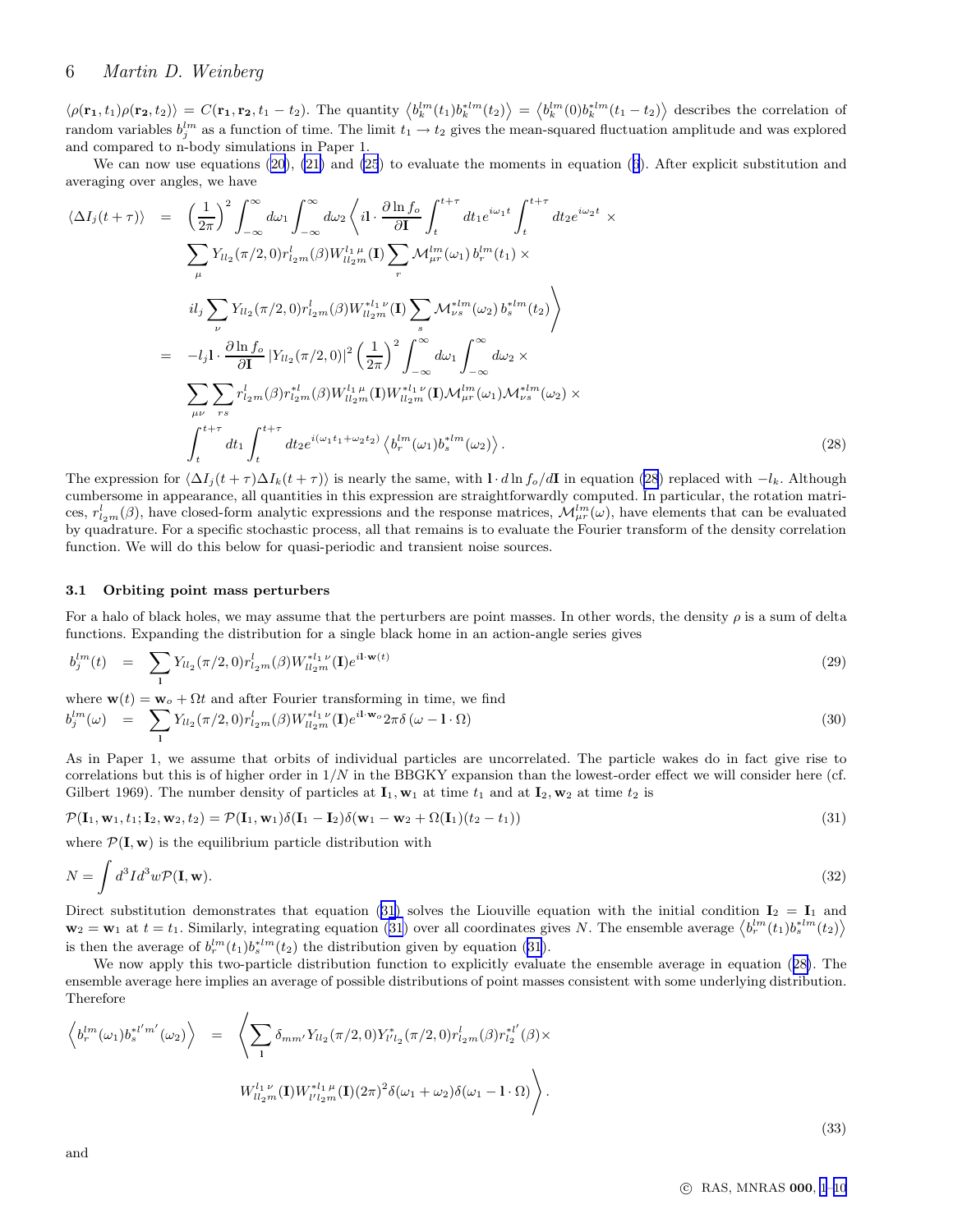<span id="page-7-0"></span>
$$
\left\langle b_r^{lm}(t_1)b_s^{*l'm}(t_2) \right\rangle = \left(\frac{1}{2\pi}\right)^2 \int_{-\infty}^{\infty} d\omega_1 \int_{-\infty}^{\infty} d\omega_2 e^{i(\omega_1 t_1 - \omega_2 t_2)} \left\langle b_r^{l'm}(\omega_1) b_s^{*lm}(\omega_2) \right\rangle. \tag{34}
$$

Integration over angles identifies 1 with 1' and therefore  $m = l_3 = l'_3 = m'$ . Now using equations [\(29](#page-6-0)), [\(30](#page-6-0)), ([31\)](#page-6-0) to evaluate the average we find that the final part of expression ([28\)](#page-6-0) becomes

$$
\left(\frac{1}{2\pi}\right)^2 \left\langle \int_{-\infty}^{\infty} d\omega_1 \int_{-\infty}^{\infty} d\omega_2 e^{i(\omega_1 t_1 + \omega_2 t_2)} b_r^{lm}(\omega_1) b_s^{*lm}(\omega_2) \right\rangle =
$$
\n
$$
(2\pi)^3 \sum_{1} \int d^3 I f_o(\mathbf{I}) e^{i\mathbf{I} \cdot \Omega(\mathbf{I})(t_1 - t_2)} |Y_{ll_2}(\pi/2, 0)|^2 |r_{l_2m}^l(\beta)|^2 W_{ll_2m}^{l_1 r}(\mathbf{I}) W_{ll_2m}^{*l_1 s}(\mathbf{I})
$$
\n(35)

where the integration over  $\omega_1$  and  $\omega_2$  has become a sum over discrete frequencies denoted 1 and we have exploited the orthogonality of rotation matrices:

$$
\int d\beta \sin(\beta) r_{\mu\nu}^l(\beta) r_{\mu\nu}^{l'}(\beta) = \frac{2}{2l+1} \delta_{l\,l'} \tag{36}
$$

(Edmonds 1960).

We now substitute this development into equation ([28\)](#page-6-0) and find

$$
\langle \Delta I_j(t+\tau) \rangle = -\frac{1}{f_0(\mathbf{I})} l_j \mathbf{I} \cdot \frac{\partial f_o}{\partial \mathbf{I}} |Y_{l l_2}(\pi/2, 0)|^2 \sum_{\mu\nu} \sum_{rs} r_{l_2 m}^l(\beta) r_{l_2 m}^{*l}(\beta) W_{l l_2 m}^{l_1 \mu}(\mathbf{I}) W_{l l_2 m}^{*l_1 \nu}(\mathbf{I}) \times \n\left\{ (2\pi)^3 \sum_{\mathbf{I}} \int d^3 I f_o(\mathbf{I}) |Y_{l l_2}(\pi/2, 0)|^2 r_{l_2 m}^l(\beta) r_{l_2 m}^{l_1}(\beta) W_{l l_2 m}^{l_1 \tau}(\mathbf{I}) W_{l l_2 m}^{*l_1 \ s}(\mathbf{I}) \mathcal{M}_{\mu r}^{l m}(\mathbf{I} \cdot \Omega(\mathbf{I})) \mathcal{M}_{\nu s}^{*l m}(\mathbf{I} \cdot \Omega(\mathbf{I})) \right\} \n\int_{t}^{t+\tau} dt_1 \int_{t}^{t+\tau} dt_2 e^{i \mathbf{I} \cdot \Omega(\mathbf{I})(t_1-t_2)} \right\}.
$$
\n(37)

As described generally above, the term in  $\{\cdot\}$  is the temporal correlation function for the response to the point masses fluctuations and only depends on the time difference  $t_1 - t_2$ . The correlation is finite and lasts some order-unity number of dynamical times. Our diffusion calculation is in the regime  $\tau \gg 1/\Omega$ . We may change the double time integration from variables  $t_1, t_2$  to  $T = (t_1 + t_2)/2, \tau = t_1 - t_2$ . The integral over  $\tau$  gives a delta function  $\delta(\Gamma \cdot \Omega(\mathbf{I}))$  and the integral over  $T$  gives  $\tau$ . The delta function implies that only orbits with commensurate frequencies will give rise to secular changes. Physically, the disturbance must present an asymmetric force distribution to cause a secular change in the actions of dark matter orbits. If the orbital frequencies are not commensurate, the long-term average of the perturbing force will be axisymmetric. For orbiting black holes, the ratio  $\Omega_1/\Omega_2$  ranges from 1 to 2 as the halo potential varies from that for point mass to homogeneous core. Therefore for most systems, no commensurabilities are available for harmonic orders  $l = 1, 2$ . In other words, a resonant  $l = 1$ orbit will look like a Keplerian orbit and a resonant  $l = 2$  orbit will look like a bisymmetric oval (e.g. stationary bar orbit) and neither exist in any significant measure in most extended stellar systems.

Returning to equation [\(4\)](#page-3-0), we can now read off our diffusion coefficients in action variables:

$$
D_{j}^{(1)}(\mathbf{I},t) = \lim_{\tau \to 0} \frac{\langle \Delta I_{j}(t+\tau) \rangle}{\tau}
$$
  
\n
$$
= -\frac{1}{f_{0}(\mathbf{I})} l_{j} \mathbf{I} \cdot \frac{\partial f_{o}}{\partial \mathbf{I}} |Y_{ll_{2}}(\pi/2,0)|^{2} \sum_{\mu\nu} \sum_{rs} r_{l_{2}m}^{l}(\beta) r_{l_{2}m}^{*l}(\beta) W_{ll_{2}m}^{l_{1}\mu}(\mathbf{I}) W_{ll_{2}m}^{*l_{1}\nu}(\mathbf{I}) \times
$$
  
\n
$$
\begin{cases}\n(2\pi)^{3} \sum_{1} \int d^{3} I f_{o}(\mathbf{I}) |Y_{ll_{2}}(\pi/2,0)|^{2} r_{l_{2}m}^{l}(\beta) r_{l_{2}m}^{l}(\beta) \times \\
W_{ll_{2}m}^{l_{1}r}(\mathbf{I}) W_{ll_{2}m}^{*l_{1}s}(\mathbf{I}) \mathcal{M}_{\mu}^{lm}(\mathbf{I} \cdot \Omega(\mathbf{I})) \mathcal{M}_{\nu s}^{*lm}(\mathbf{I} \cdot \Omega(\mathbf{I})) 2\pi \delta (\mathbf{I} \cdot \Omega(\mathbf{I})) \},\n\end{cases}
$$
\n
$$
D_{jk}^{(2)}(\mathbf{I},t) = \lim_{\tau \to 0} \frac{\langle \Delta I_{j}(t+\tau) \Delta I_{k}(t+\tau) \rangle}{2\tau}
$$
\n
$$
= \frac{l_{j}l_{k}}{2} |Y_{ll_{2}}(\pi/2,0)|^{2} \sum_{\mu\nu} \sum_{rs} r_{l_{2}m}^{l}(\beta) r_{l_{2}m}^{*l}(\beta) W_{ll_{2}m}^{l_{1}\mu}(\mathbf{I}) W_{ll_{2}m}^{*l_{1}\nu}(\mathbf{I}) \times
$$
\n
$$
\left\{(2\pi)^{3} \sum_{1} \int d^{3} I f_{o}(\mathbf{I}) |Y_{ll_{2}}(\pi/2,0)|^{2} r_{l_{2}m}^{l}(\beta) r_{l_{2}m}^{l}(\beta) \times\right.
$$
\n(38)

.

$$
\left\{W^{l_1\,r}_{ll_2m}(\mathbf{I})W^{*l_1\,s}_{ll_2m}(\mathbf{I})\mathcal{M}^{lm}_{\mu r}(\mathbf{l}\cdot\Omega(\mathbf{I}))\mathcal{M}^{*lm}_{\nu s}(\mathbf{l}\cdot\Omega(\mathbf{I}))2\pi\delta\left(\mathbf{l}\cdot\Omega(\mathbf{I})\right)\right\}
$$

c RAS, MNRAS 000, [1](#page-1-0)[–10](#page-10-0)

(39)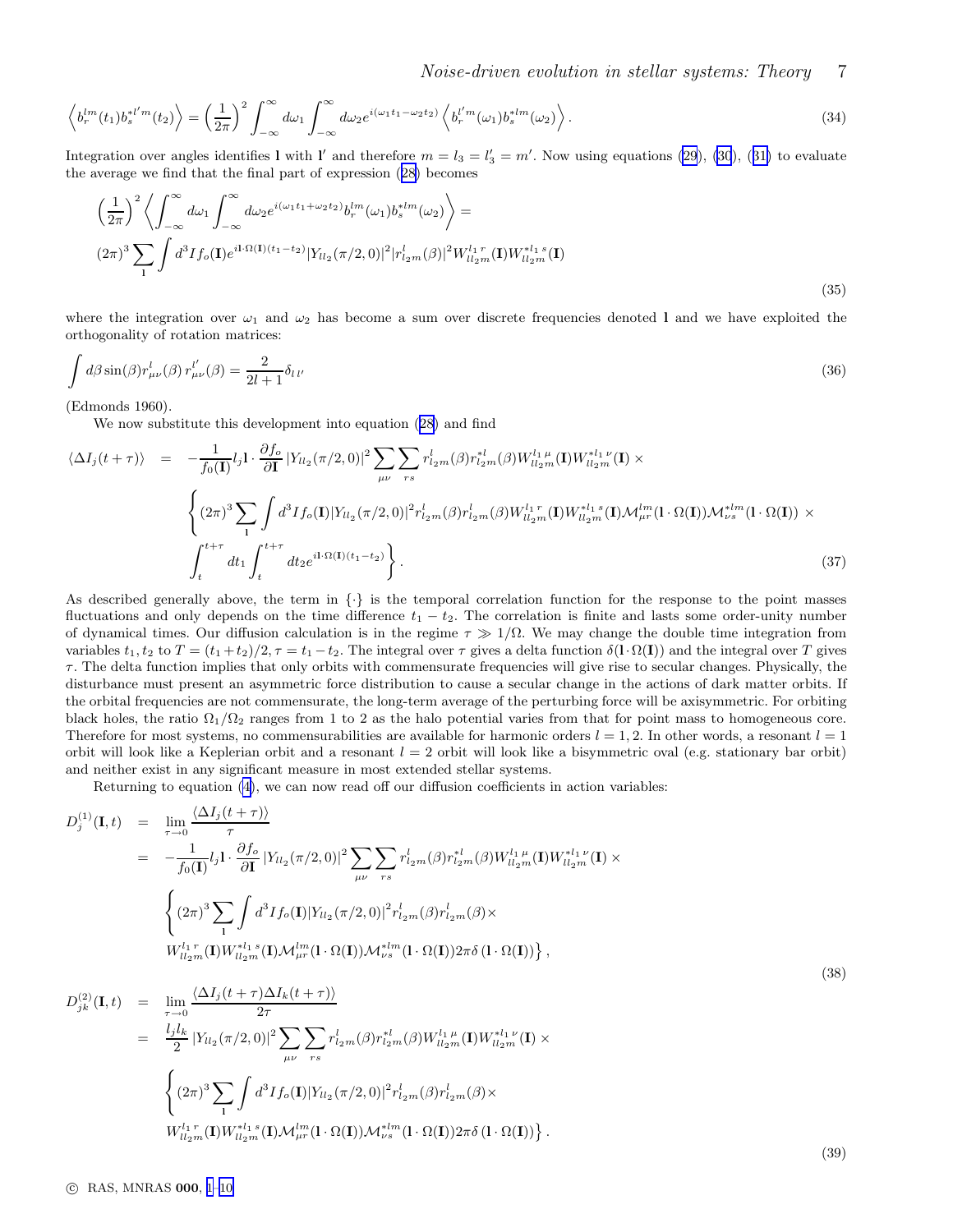<span id="page-8-0"></span>Note that the limit  $\tau \to 0$  is taken in the sense that  $\tau$  is small compared to the evolutionary time scale due to the fluctuations but large compared to the dynamical time. The time dependence in the diffusion coefficients reminds us that the underlying equilibrium distribution  $f<sub>o</sub>(I)$  changes on an evolutionary time scale but, for the purposes of computation, is held fixed on a dynamical time scale. The integrals may be simplified by noting that  $d^3I = dEdJJd(\cos\beta)/\Omega_1(E, J)$ , we can do the integral in  $\beta$  using the orthogonality of the rotation matrices as previously described. For a given background distribution function  $f_o(\mathbf{I})$ , the term in curly brackets can be computed once and for all since they are independent of the local value of the actions.

### 3.2 Transient processes

In the previous application for orbiting point masses, we saw that only harmonics with  $l \geq 3$  were effective at driving evolution. Here, we describe the results of bombarding the galaxy isotropically with bits of mass. This is an idealization of interactions during the epoch of galaxy evolution. The perturbations are *shots*, not quasi-periodic, and therefore lead to a continuous spectrum of perturbation frequencies. This case and the previously considered point-mass case represent two extremes. For example, a decaying orbit will have a set of broad peaks and a low-frequency continuum.

The expansion coefficients for the perturbation are straightforward for the mass inside of the galaxy:

$$
b_i^{lm}(t) = \int d^3r Y_{lm}^*(\theta, \phi) u_i^{*lm}(r) \delta(\mathbf{r} - \mathbf{r}(t)) = Y_{lm}^*(\theta(t), \phi(t)) u_i^{*lm}(r(t)).
$$
\n(40)

If the mass is outside the galaxy, we use the multipole expansion with the density rather than the potential member of the biorthogonal pair to evaluate the coefficients:

$$
b_i^{lm}(t) = -\frac{1}{4\pi} \int d^3r Y_{lm}^*(\theta, \phi) d_i^{*lm}(r) \frac{1}{|\mathbf{r} - \mathbf{r}(t)|}
$$
  
\n
$$
= -\frac{1}{4\pi} \int d^3r Y_{lm}^*(\theta, \phi) d_i^{*lm}(r) \sum_l \sum_{m=-l}^l \frac{4\pi}{2l+1} \frac{r_<^l}{r_>^{l+1}} Y_{lm}^*(\theta(t), \phi(t)) Y_{lm}^*(\theta, \phi)
$$
  
\n
$$
= -\frac{1}{2l+1} Y_{lm}^*(\theta(t), \phi(t)) \int dr r^2 d_i^{*lm}(r) \frac{r^l}{r(t)^{l+1}}
$$
\n(41)

The Fourier transform needed for equation [\(28](#page-6-0)) is most easily done assuming the perturber is in the equatorial plane. We denote the Fourier transform of  $b_j^{lm}(t)$  as  $\hat{b}_j^{lm}(\omega)$ . In practice, we will perform the transform numerically by FFT. Note that equations (40) and (41) describe the time dependence in coefficients for any trajectory  $r(t), \theta(t), \phi(t)$ . A cloud of points and more generally any phase-space distortion yielding  $b_i^{lm}(t)$  or coefficients at discrete times from an n-body simulation are possible input to the FFT. Now, we can evaluate the final line in equation [\(28\)](#page-6-0) by changing coordinates from  $t_1, t_2$  to  $T = (t_1 + t_2)/2, \tau = t_1 - t_2.$  We have

$$
e^{i(\omega_1 t_1 + \omega_2 t_2)} = e^{i(\omega_1[T + \tau/2] + \omega_2[T - \tau/2])} = e^{i(\omega_1 + \omega_2)T}e^{i(\omega_1 - \omega_2)\tau/2}.
$$

Using this in the last line of equation [\(28](#page-6-0)) we find

$$
\int_{t}^{t+\tau} dt_1 \int_{t}^{t+\tau} dt_2 e^{i(\omega_1 t_1 + \omega_2 t_2)} \left\langle b_r^{lm}(\omega_1) b_s^{*lm}(\omega_2) \right\rangle = \int_{t}^{t+\tau/2} dT \, 4\pi \delta(\omega_1 - \omega_2) e^{i2\omega T} \left\langle b_r^{lm}(\omega_1) b_s^{*lm}(\omega_2) \right\rangle
$$
\n
$$
= 4\pi \delta(\omega_1 - \omega_2) e^{i\omega \tau} \frac{\sin \omega \tau}{\omega} \left\langle \bar{b}_r^{lm}(\omega_1) \bar{b}_s^{*lm}(\omega_2) \right\rangle.
$$
\n(42)

where  $\omega \equiv \omega_1 = \omega_2$ . In deriving the second equality, we note that the bombardment must occur between t and  $t + \tau$  and use the shift properties of the Fourier transform to write  $\langle b_r^{lm}(\omega_1) b_s^{*lm}(\omega_2) \rangle = e^{-2\omega t} \langle \bar{b}_r^{lm}(\omega_1) \bar{b}_s^{*lm}(\omega_2) \rangle$  where the transform  $\bar{b}(\omega)$ denotes the transform of an event centred about the temporal origin. In the limit  $\tau \to 0$ , this expression becomes  $4\pi\delta(\omega_1-\omega_2)\tau$ . Substituting, this back into equation ([28\)](#page-6-0) we can perform one of the  $\omega$  integrals straight away. After rearranging we have

$$
\langle \Delta I_j(t+\tau) \rangle = -\frac{1}{f_0(\mathbf{I})} l_j \mathbf{I} \cdot \frac{\partial f_o}{\partial \mathbf{I}} |Y_{ll_2}(\pi/2, 0)|^2 \sum_{\mu\nu} \sum_{rs} r^l_{l_2m}(\beta) r^{*l}_{l_2m}(\beta) W^{l_1 \mu}_{ll_2m}(\mathbf{I}) W^{*l_1 \nu}_{ll_2m}(\mathbf{I}) \times
$$
  

$$
4\pi \int_{-\infty}^{\infty} d\omega \mathcal{M}^{lm}_{\mu r}(\omega) \mathcal{M}^{*lm}_{\nu s}(\omega) \left\langle b^{lm}_{r}(\omega_1) b^{*lm}_{s}(\omega_2) \right\rangle.
$$
 (43)

The expression for  $\langle \Delta I_i(t + \tau) \Delta I_k(t + \tau) \rangle$  follows by analogy with the equations [\(28](#page-6-0)) and ([39\)](#page-7-0) in §[3.1.](#page-6-0)

Symmetry suggests the choice of perturbing orbits on the equatorial plane should not effect the final results. This can be explicitly demonstrated explicitly using the rotational properties of the spherical harmonics. Let  $\mathcal{R}^l_{mm'}(\alpha,\beta,\gamma)$  be the rotation matrix with the Euler angles  $\alpha, \beta, \gamma$ . Then, because

$$
Y_{lm}(\theta,\phi) = \sum_{m'=-l}^{l} Y_{lm'}(\theta',\phi') \mathcal{R}_{mm'}^{l}(\alpha,\beta,\gamma)
$$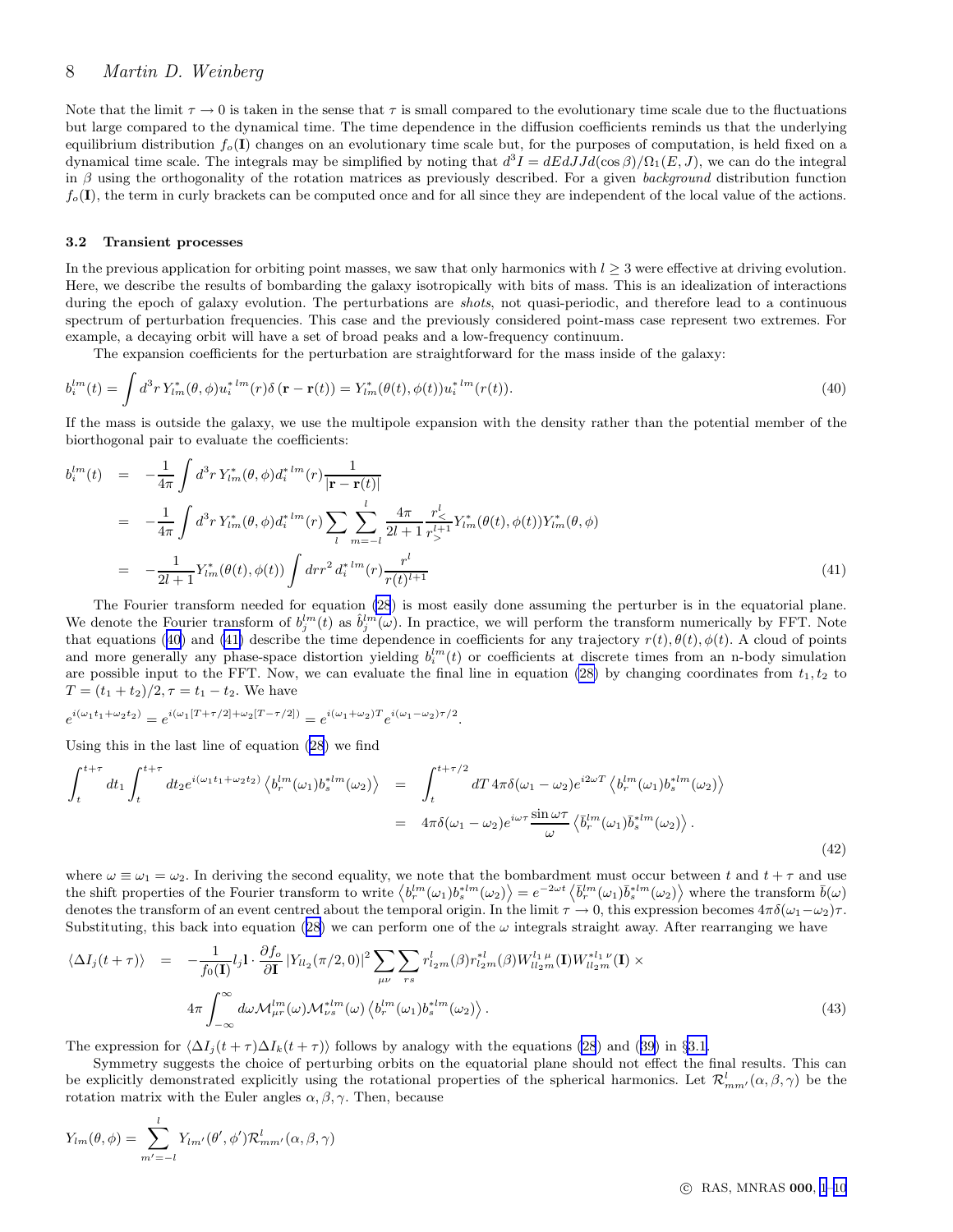<span id="page-9-0"></span>where the primed coordinates refer to the rotated coordinate system, we have

$$
b_j^{lm}(t) = \sum_{m'=l}^{l} b_j^{lm'}(t) \mathcal{R}_{mm'}^{l}(\alpha, \beta, \gamma)
$$
\n(44)

For an isotropic spherical system  $\mathcal{M}_{\mu r}^{lm}(\omega)$  is independent of m. We can exploit this and the rotational properties of  $b_r^{lm}(\omega)$ to simplify the computation of  $\langle b_r^{lm}(\omega_1) b_s^{*lm}(\omega_2) \rangle$ . We may express  $b_r^{lm}(\omega)$  in any convenient coordinate system and use the rotation matrices to rotate this to any orientation:

$$
\left\langle b_r^{lm}(\omega_1)b_s^{*lm}(\omega_2) \right\rangle = \left\langle \sum_{m'=-l}^l R_{mm'}^l(\alpha,\beta,\gamma)b_r^{lm'}(\omega_1) \sum_{m''=-l}^l R_{mm''}^l(\alpha,\beta,\gamma)b_s^{*lm''}(\omega_2) \right\rangle \tag{45}
$$

Summing over all values  $m$  for a given  $l$  we have

$$
\left\langle \sum_{m=-l}^{l} b_r^{lm}(\omega_1) b_s^{*lm}(\omega_2) \right\rangle = \left\langle \sum_{m'=-l}^{l} b_r^{lm'}(\omega_1) b_s^{*lm'}(\omega_2) \right\rangle
$$
\n(46)

having used the orthogonality of rotation matrices. Finally, we assume that the ensemble average includes random events from all directions and therefore only the same event will be correlated in the computation of  $\langle b_r^{lm}(\omega_1)b_s^{*lm}(\omega_2)\rangle$ .

## 4 SUMMARY

This paper presents a general equation for noise-driven evolution which incorporates the full self-gravitating response of a stochastic process in the perturbation limit. The motivating question is same as that of violent relaxation: what is the longterm response of a stellar system to a fluctuating potential? By working in the perturbation limit, the linearity guarantees that the process is Markovian and therefore the response of the stellar system to repeated stochastic events is naturally treated using the matrix-method and the statistic methods for handling general stochastic differential equations.

In general, expansions of integral equations for stochastic processes yield an infinite number of terms. A general theorem demonstrates that the truncation at quadratic order is consistent for a Markov process and the resulting evolution equation takes the Fokker-Planck form<sup>\*</sup>. Evaluation of the Fokker-Planck coefficients requires the specifying the response of stellar system individual events in the stochastic process.

We explicitly develop techniques for two general situations: quasi-periodic perturbers and transient perturbers. The former case is motivated by halo of super-massive black holes (e.g. Lacey & Ostriker 1985). The latter case includes almost everything else; for example, unbound dwarf encounters (fly-by), orbiting substructure decaying due to dynamical friction, disrupting dwarfs, and mixing tidal debris. There is no practical constraint on deriving the Fokker-Planck coefficients for transient noise but that the process can be represented as an expansion in some biorthogonal basis. For dwarfs on decaying or unbound orbits, this is particularly easy and can be done by quadrature. Alternatively, one may construct an n-body simulation using the expansion method and let the simulation produce the time series of coefficients directly.

The companion paper (Paper 2) applies the apparatus described here to investigate the evolution of haloes during the noisy epoch of galaxy formation. We find that both unbound encounters and decaying substructure drives the halo profile to a self-similar form similar to those found recently in cosmological simulations. There are a number of interesting applications. For example, the distribution of binary semi-major axes a in the field star populations is proportional to  $a^{-1}$  over several orders of magnitude. Preliminary work suggests that this may be explained as the result of fluctuations from the noisy environment found in proto-stellar clusters and molecular clouds. Other possible applications include effect of transient bar formation and spiral structure on overall galactic structure in the 10 billion years since formation.

#### ACKNOWLEDGMENTS

I thank Enrico Vesperini for comments and discussion. This work was support in part by NSF AST-9529328.

# **REFERENCES**

Barnes, J. E. 1989, Nature, 338, 123. Binney, J. and Tremaine, S. 1987, Galactic Dynamics, Princeton University Press, Princeton, New Jersey. Edmonds, A. R. 1960, Angular Momentum in Quantum Mechanics, Princeton University Press, Princeton, New Jersey. Gilbert, I. H. 1968, ApJ, 152, 1043. Johnston, K. V. 1998, ApJ, 495, 297. Kandrup, H. E. 1998, ApJ, 500, 120.

 $\star$  This is also true for two-body collisions *if* one eliminates strong encounters.